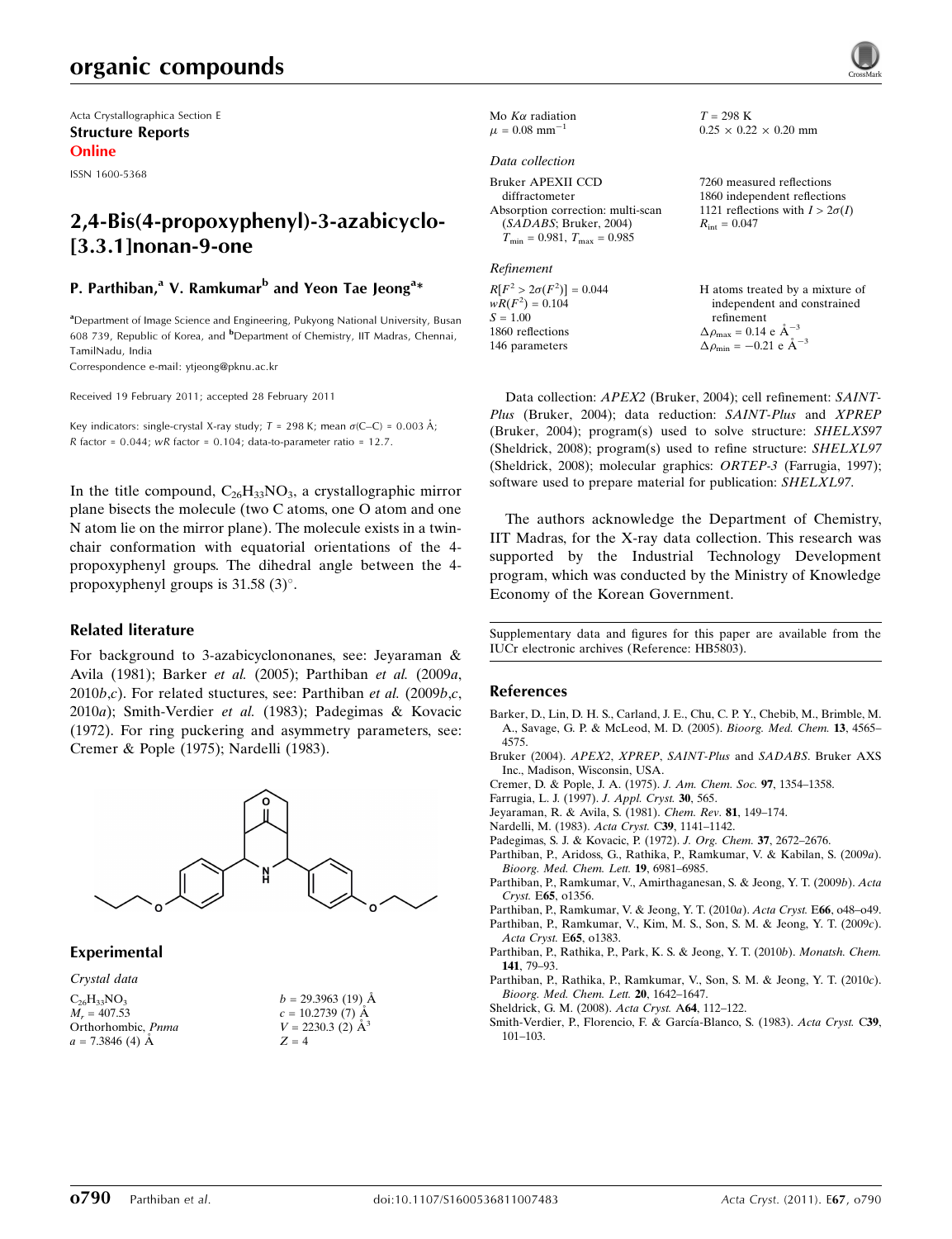# **supporting information**

*Acta Cryst.* (2011). E**67**, o790 [doi:10.1107/S1600536811007483]

# **2,4-Bis(4-propoxyphenyl)-3-azabicyclo[3.3.1]nonan-9-one**

## **P. Parthiban, V. Ramkumar and Yeon Tae Jeong**

#### **S1. Comment**

3-Azabicyclononanes are important class of heterocycles due to their broad spectrum of biological activities such as antibacterial, antimycobacterial, antifungal, anticancer, antitussive, anti-inflammatory, sedative, antipyretic and calcium antagonistic activities (Jeyaraman & Avila, 1981; Barker *et al.*, 2005; Parthiban *et al.*, 2009*a*, 2010*b*,*c*). Since the stereochemistry plays an important role in biological actions, it is important to establish the stereochemistry of the synthesized biologically potent molecules. Owing to the diverse possibilities in conformation of the 3-azabicycles, *viz*., chair-chair (Parthiban *et al.*, 2009*a*), chair-boat (Smith-Verdier *et al.*, 1983) and boat-boat (Padegimas & Kovacic, 1972). This crystal study has been carried out to expose the conformation of the title bicyclic compound.

The analysis of torsion angles, asymmetry parameters and puckering parameters calculated for the title compound shows that the piperidine ring adopts near ideal chair conformation with a total puckering amplitude,  $Q_T$  of 0.615 (2)Å and the phase angle  $\theta$  is 0.00 (1)°. (Cremer & Pople, 1975). The smallest displacement asymmetry parameters  $q_2$  and  $q_3$ are 0.00 and 0.615 (2)°, respectively (Nardelli, 1983). However, the cyclohexane ring deviates from the ideal chair conformation according to Cremer and Pople by  $Q_T = 0.562$  (2) and  $\theta = 16.8$  (2)° (Cremer & Pople, 1975) as well as Nardelli by  $q_2 = 0.162$  (2) and  $q_3 = 0.538$  (2)° (Nardelli, 1983). Hence, the title compound  $C_{28}$  H<sub>33</sub> N O<sub>3</sub>, exists in a twinchair conformation with equatorial orientation of 4-propoxyphenyl groups on the heterocycle and are orientated at an angle of 31.58 (3)° to each other. The torsion angle of C3—C2—C1—C6 are 64.09 (3)°. The crystal crystal packing is stabilized by weak van der Waals interaction.

#### **S2. Experimental**

To the warm solution of 0.075 mol (5.78 g) ammonium acetate in 50 ml of absolute ethanol, 0.1 mol (16.42 g/15.80 ml)of *para*-n-propoxybenzaldehyde and 0.05 mol (4.90 g/5.18 ml) of cyclohexanone were added. The mixture was gently warmed on a hot plate at 303–308 K (30–35°C) with moderate stirring till the complete consumption of the starting materials, monitored by TLC. At the end, the crude azabicyclic ketone was separated by filtration and washed with 1:5 cold ethanol-ether mixture. Colourless blocks of the title compound were obtained by recrystallization from ethanol.

#### **S3. Refinement**

Nitrogen H atoms were located in a difference Fourier map and refined isotropically. Other hydrogen atoms were fixed geometrically and allowed to ride on the parent carbon atoms, with aromatic C—H =0.93 Å, aliphatic C—H = 0.98Å and methylene C—H = 0.97 Å. The displacement parameters were set for phenyl,methylene and aliphatic H atoms at  $U_{\text{iso}}(H)$  $= 1.2 U_{eq}(C)$ .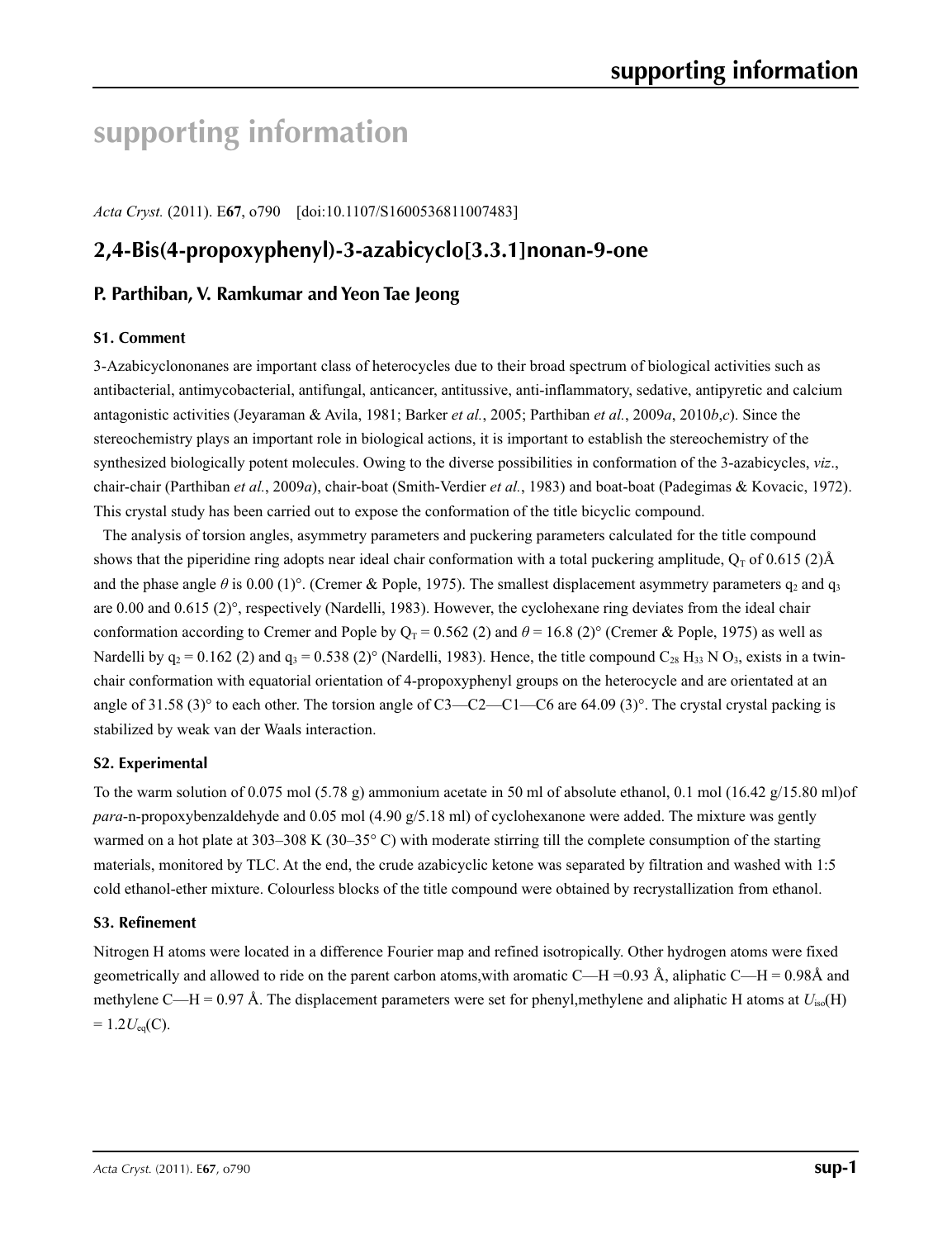

## **Figure 1**

Anistropic displacement representation of the molecule with atoms represented with 30% probability ellipsoids. Symmetry code: (i)  $x$ ,  $1/2-y$ , z.

#### **2,4-Bis(4-propoxyphenyl)-3-azabicyclo[3.3.1]nonan-9-one**

*Crystal data*

 $C_{26}H_{33}NO_3$  $M_r = 407.53$ Orthorhombic, *Pnma* Hall symbol: -P 2ac 2n  $a = 7.3846$  (4) Å  $b = 29.3963$  (19) Å  $c = 10.2739(7)$  Å  $V = 2230.3$  (2) Å<sup>3</sup>  $Z = 4$ 

### *Data collection*

| <b>Bruker APEXII CCD</b>                 | 7260 measured reflections                                               |
|------------------------------------------|-------------------------------------------------------------------------|
| diffractometer                           | 1860 independent reflections                                            |
| Radiation source: fine-focus sealed tube | 1121 reflections with $I > 2\sigma(I)$                                  |
| Graphite monochromator                   | $R_{\text{int}} = 0.047$                                                |
| $\varphi$ and $\omega$ scans             | $\theta_{\text{max}} = 26.2^{\circ}, \theta_{\text{min}} = 2.1^{\circ}$ |
| Absorption correction: multi-scan        | $h = -8 \rightarrow 8$                                                  |
| (SADABS; Bruker, 2004)                   | $k = -31 \rightarrow 32$                                                |
| $T_{\min}$ = 0.981, $T_{\max}$ = 0.985   | $l = -12 \rightarrow 10$                                                |
|                                          |                                                                         |

#### *Refinement*

Refinement on *F*<sup>2</sup> Least-squares matrix: full  $R[F^2 > 2\sigma(F^2)] = 0.044$  $wR(F^2) = 0.104$  $S = 1.00$ 1860 reflections 146 parameters 0 restraints Primary atom site location: structure-invariant direct methods

 $F(000) = 880$  $D_x = 1.214$  Mg m<sup>-3</sup> Mo *Kα* radiation,  $\lambda = 0.71073$  Å Cell parameters from 1042 reflections  $\theta$  = 2.3–20.8°  $\mu$  = 0.08 mm<sup>-1</sup> *T* = 298 K Block, colourless  $0.25 \times 0.22 \times 0.20$  mm

Secondary atom site location: difference Fourier map Hydrogen site location: inferred from neighbouring sites H atoms treated by a mixture of independent and constrained refinement  $w = 1/[\sigma^2(F_0^2) + (0.0404P)^2 + 0.4368P]$ where  $P = (F_0^2 + 2F_c^2)/3$  $(\Delta/\sigma)_{\text{max}}$  < 0.001  $\Delta\rho_{\text{max}} = 0.14$  e Å<sup>-3</sup>  $\Delta\rho_{\text{min}} = -0.21$  e Å<sup>-3</sup>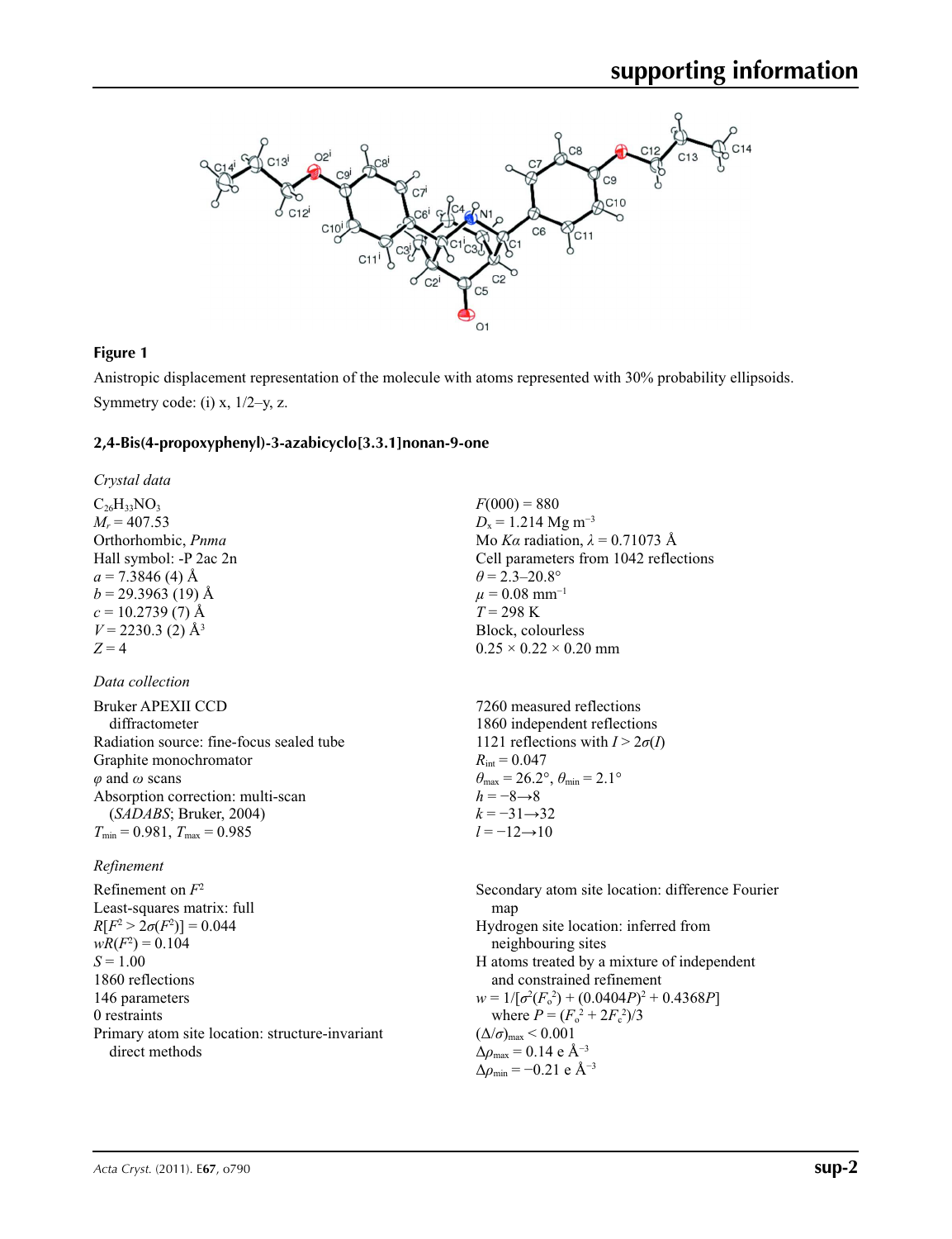#### *Special details*

**Geometry**. All e.s.d.'s (except the e.s.d. in the dihedral angle between two l.s. planes) are estimated using the full covariance matrix. The cell e.s.d.'s are taken into account individually in the estimation of e.s.d.'s in distances, angles and torsion angles; correlations between e.s.d.'s in cell parameters are only used when they are defined by crystal symmetry. An approximate (isotropic) treatment of cell e.s.d.'s is used for estimating e.s.d.'s involving l.s. planes.

**Refinement**. Refinement of  $F^2$  against ALL reflections. The weighted R-factor wR and goodness of fit *S* are based on  $F^2$ , conventional *R*-factors *R* are based on *F*, with *F* set to zero for negative  $F^2$ . The threshold expression of  $F^2 > \sigma(F^2)$  is used only for calculating *R*-factors(gt) *etc*. and is not relevant to the choice of reflections for refinement. *R*-factors based on *F*<sup>2</sup> are statistically about twice as large as those based on *F*, and *R*- factors based on ALL data will be even larger.

*x*  $\qquad \qquad y$   $\qquad \qquad z$   $U_{\text{iso}}*/U_{\text{eq}}$ C1  $0.6512(3)$   $0.29134(6)$   $0.6070(2)$   $0.0384(5)$ H1 0.6934 0.2893 0.6972 0.046\* C2  $0.8207(3)$   $0.29225(7)$   $0.5180(2)$   $0.0426(6)$ H2 0.8944 0.3188 0.5408 0.051\* C3  $0.7815(3)$   $0.29351(7)$   $0.3708(2)$   $0.0474(6)$ H3A 0.7004 0.3187 0.3529 0.057\* H3B 0.8940 0.2993 0.3249 0.057\* C4 0.6973 (4) 0.2500 0.3174 (3) 0.0482 (8) H4A 0.7093 0.2500 0.2234 0.058\* H4B 0.5691 0.2500 0.3377 0.058\* C5 0.9286 (4) 0.2500 0.5451 (3) 0.0437 (8) C6 0.5396 (3) 0.33407 (7) 0.5949 (2) 0.0364 (5) C7 0.3900 (3) 0.33809 (7) 0.5140 (2) 0.0418 (6) H7 0.3506 0.3130 0.4666 0.050\* C8 0.2990 (3) 0.37892 (7) 0.5032 (2) 0.0426 (6) H8 0.1988 0.3811 0.4488 0.051\* C9 0.3553 (3) 0.41666 (7) 0.5724 (2) 0.0389 (6) C10 0.5009 (3) 0.41290 (7) 0.6550 (2) 0.0480 (6) H10 0.5384 0.4378 0.7040 0.058\* C11 0.5911 (3) 0.37188 (7) 0.6647 (2) 0.0462 (6) H11 0.6901 0.3697 0.7204 0.055\* C12 0.3046 (3) 0.49521 (7) 0.6265 (2) 0.0484 (6) H12A 0.4284 0.5039 0.6070 0.058\* H12B 0.2959 0.4889 0.7190 0.058\* C13 0.1778 (3) 0.53290 (7) 0.5904 (2) 0.0578 (7) H13A 0.0545 0.5237 0.6096 0.069\* H13B 0.1863 0.5386 0.4976 0.069\* C14 0.2201 (4) 0.57630 (8) 0.6634 (3) 0.0768 (9) H14A 0.2116 0.5708 0.7554 0.115\* H14B 0.1350 0.5995 0.6390 0.115\* H14C 0.3405 0.5861 0.6423 0.115\* N1 0.5477 (4) 0.2500 0.5790 (3) 0.0405 (7) O1 1.0831 (3) 0.2500 0.5851 (2) 0.0633 (7) O2 0.25630 (19) 0.45579 (5) 0.55359 (16) 0.0531 (5) H1N  $0.458$  (4)  $0.2500$   $0.623$  (3)  $0.029$  (9)\*

*Fractional atomic coordinates and isotropic or equivalent isotropic displacement parameters (Å2 )*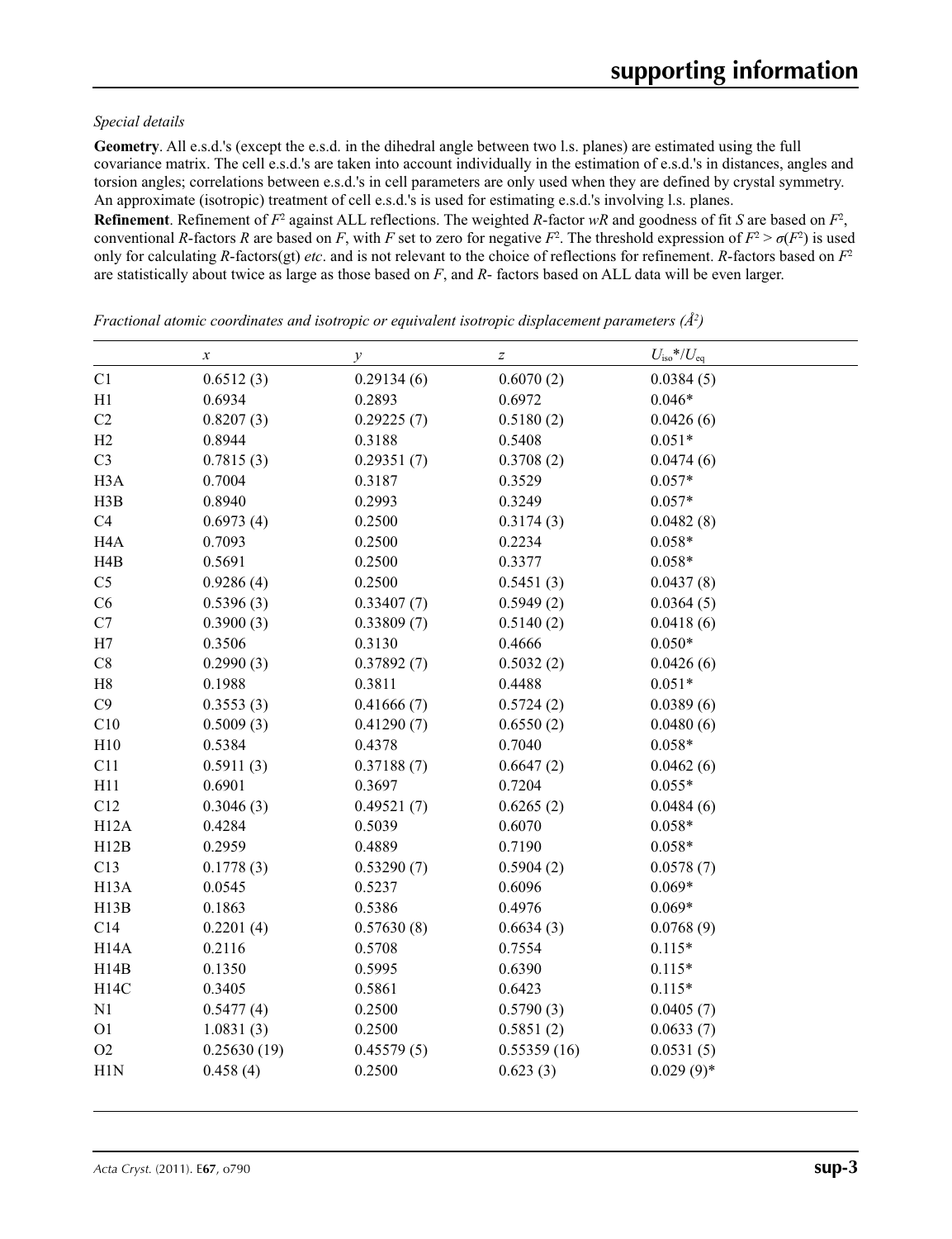|                 | $U^{11}$   | $L^{22}$   | $I^{\beta 3}$ | $U^{12}$      | $U^{13}$      | $L^{23}$      |
|-----------------|------------|------------|---------------|---------------|---------------|---------------|
| C <sub>1</sub>  | 0.0415(12) | 0.0358(12) | 0.0380(13)    | $-0.0030(10)$ | $-0.0027(10)$ | $-0.0016(10)$ |
| C <sub>2</sub>  | 0.0377(13) | 0.0352(12) | 0.0548(16)    | $-0.0049(10)$ | 0.0003(11)    | $-0.0056(11)$ |
| C <sub>3</sub>  | 0.0497(14) | 0.0433(13) | 0.0492(15)    | 0.0036(11)    | 0.0091(12)    | 0.0038(12)    |
| C <sub>4</sub>  | 0.055(2)   | 0.049(2)   | 0.0407(19)    | 0.000         | 0.0047(16)    | 0.000         |
| C <sub>5</sub>  | 0.0354(19) | 0.049(2)   | 0.047(2)      | 0.000         | 0.0018(16)    | 0.000         |
| C <sub>6</sub>  | 0.0379(12) | 0.0346(12) | 0.0368(13)    | $-0.0022(10)$ | 0.0005(10)    | $-0.0019(10)$ |
| C7              | 0.0445(13) | 0.0362(13) | 0.0445(14)    | $-0.0045(11)$ | $-0.0023(11)$ | $-0.0051(11)$ |
| C8              | 0.0439(13) | 0.0424(14) | 0.0415(14)    | $-0.0020(11)$ | $-0.0081(11)$ | $-0.0027(11)$ |
| C9              | 0.0413(13) | 0.0318(13) | 0.0436(14)    | $-0.0017(10)$ | 0.0042(11)    | 0.0011(10)    |
| C10             | 0.0508(15) | 0.0388(14) | 0.0543(16)    | $-0.0033(11)$ | $-0.0069(13)$ | $-0.0129(12)$ |
| C11             | 0.0435(14) | 0.0436(14) | 0.0515(15)    | 0.0004(11)    | $-0.0117(12)$ | $-0.0081(12)$ |
| C12             | 0.0519(14) | 0.0357(13) | 0.0575(15)    | $-0.0046(11)$ | 0.0027(12)    | $-0.0054(12)$ |
| C13             | 0.0594(15) | 0.0400(14) | 0.0740(18)    | 0.0013(12)    | 0.0019(14)    | $-0.0047(13)$ |
| C <sub>14</sub> | 0.0743(19) | 0.0471(15) | 0.109(3)      | 0.0032(14)    | $-0.0007(17)$ | $-0.0183(16)$ |
| N <sub>1</sub>  | 0.0371(16) | 0.0360(16) | 0.0483(18)    | 0.000         | 0.0066(15)    | 0.000         |
| O <sub>1</sub>  | 0.0369(14) | 0.0686(16) | 0.0845(18)    | 0.000         | $-0.0115(13)$ | 0.000         |
| O <sub>2</sub>  | 0.0604(10) | 0.0345(9)  | 0.0644(11)    | 0.0053(7)     | $-0.0124(8)$  | $-0.0074(8)$  |

*Atomic displacement parameters (Å2 )*

## *Geometric parameters (Å, º)*

| $Cl - N1$              | 1.464(2)   | $C8 - C9$              | 1.381(3)   |
|------------------------|------------|------------------------|------------|
| $C1 - C6$              | 1.507(3)   | $C8 - H8$              | 0.9300     |
| $C1 - C2$              | 1.551(3)   | $C9 - C10$             | 1.375(3)   |
| $Cl-H1$                | 0.9800     | $C9 - O2$              | 1.376(2)   |
| $C2-C5$                | 1.502(3)   | $C10 - C11$            | 1.381(3)   |
| $C2-C3$                | 1.540(3)   | $C10 - H10$            | 0.9300     |
| $C2-H2$                | 0.9800     | $C11 - H11$            | 0.9300     |
| $C3-C4$                | 1.524(3)   | $C12 - 02$             | 1.425(2)   |
| $C3 - H3A$             | 0.9700     | $C12 - C13$            | 1.497(3)   |
| $C3$ —H $3B$           | 0.9700     | $C12 - H12A$           | 0.9700     |
| $C4 - C3$ <sup>i</sup> | 1.524(3)   | $C12 - H12B$           | 0.9700     |
| $C4 - H4A$             | 0.9700     | $C13 - C14$            | 1.512(3)   |
| $C4 - H4B$             | 0.9700     | $C13 - H13A$           | 0.9700     |
| $C5 - 01$              | 1.213(3)   | $C13 - H13B$           | 0.9700     |
| $C5-C2i$               | 1.502(3)   | $C14 - H14A$           | 0.9600     |
| $C6 - C11$             | 1.377(3)   | $C14 - H14B$           | 0.9600     |
| $C6 - C7$              | 1.387(3)   | C14-H14C               | 0.9600     |
| $C7-C8$                | 1.380(3)   | $N1 - C1$ <sup>i</sup> | 1.464(2)   |
| $C7 - H7$              | 0.9300     | $N1 - H1N$             | 0.80(3)    |
| $N1-C1-C6$             | 112.97(17) | $C7-C8-H8$             | 119.6      |
| $N1-C1-C2$             | 108.69(19) | $C9 - C8 - H8$         | 119.6      |
| $C6-C1-C2$             | 112.25(17) | $C10-C9 - 02$          | 124.69(19) |
| $N1-C1-H1$             | 107.6      | $C10-C9-C8$            | 119.24(19) |
| $C6-C1-H1$             | 107.6      | $O2 - C9 - C8$         | 116.06(19) |
|                        |            |                        |            |